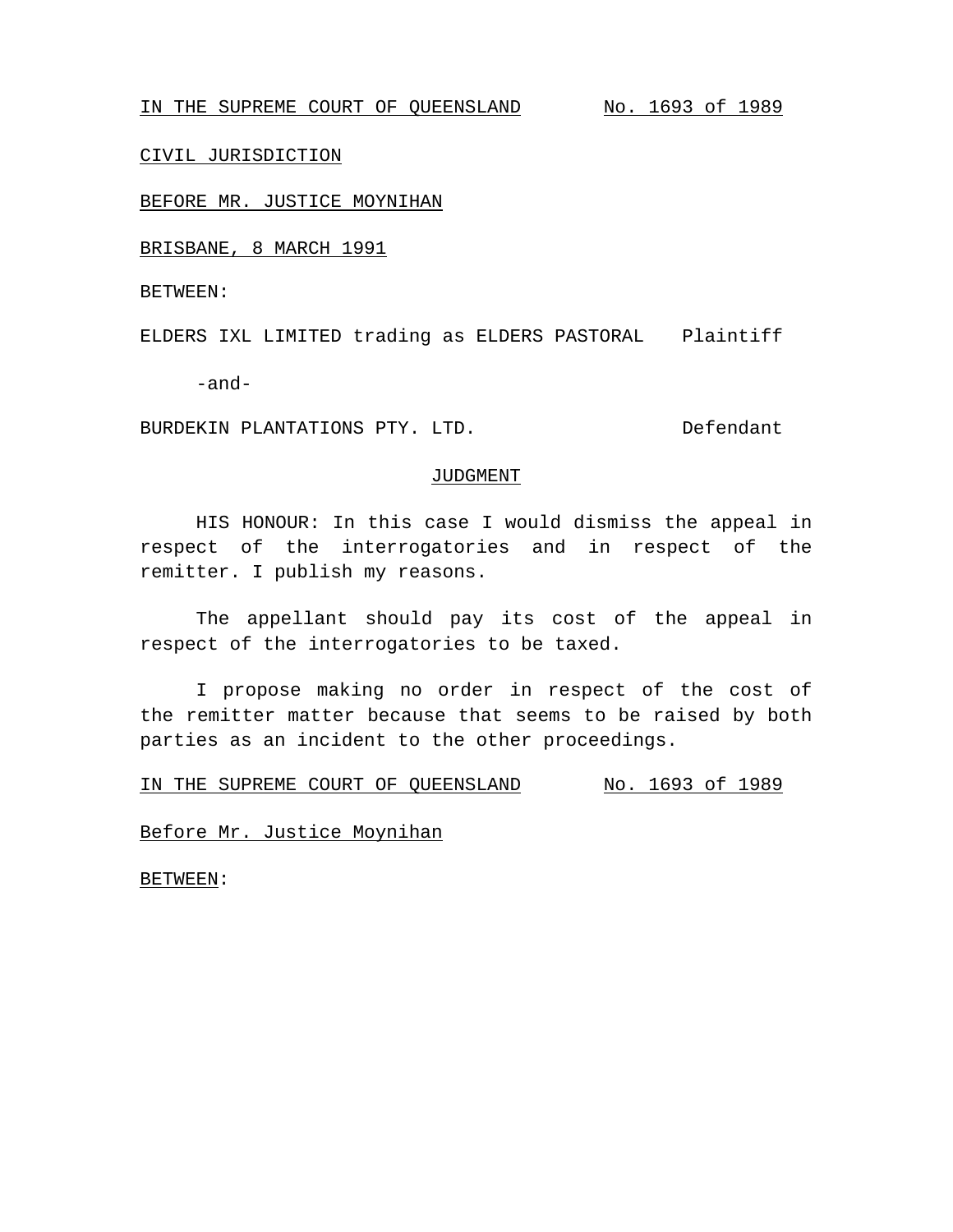ELDERS IXL LIMITED trading as ELDERS PASTORAL Plaintiff

AND:

BURDEKIN PLANTATIONS PTY. LTD. Defendant

By original action

AND:

# BURDEKIN PLANTATIONS PTY. LTD. Plaintiff

AND:

ELDERS IXL LIMITED trading as ELDERS PASTORAL Defendant by Counterclaim

#### JUDGMENT - MOYNIHAN J.

Delivered the 8th day of March, 1991

Counsel: R.R. Douglas Q.C. with M. Varitimos for the Applicant Mr. S. Doyle for the Respondent Solicitors: Cranston McEachern & Co. as town agent for Peterson and Lade for the Applicant Feez Ruthning for the Respondent Hearing Date: 19th June, 1990 IN THE SUPREME COURT OF QUEENSLAND No. 1693 of 1989

BETWEEN:

ELDERS IXL LIMITED trading as ELDERS PASTORAL Plaintiff

AND:

## BURDEKIN PLANTATIONS PTY. LTD. Defendant

# By original action

AND: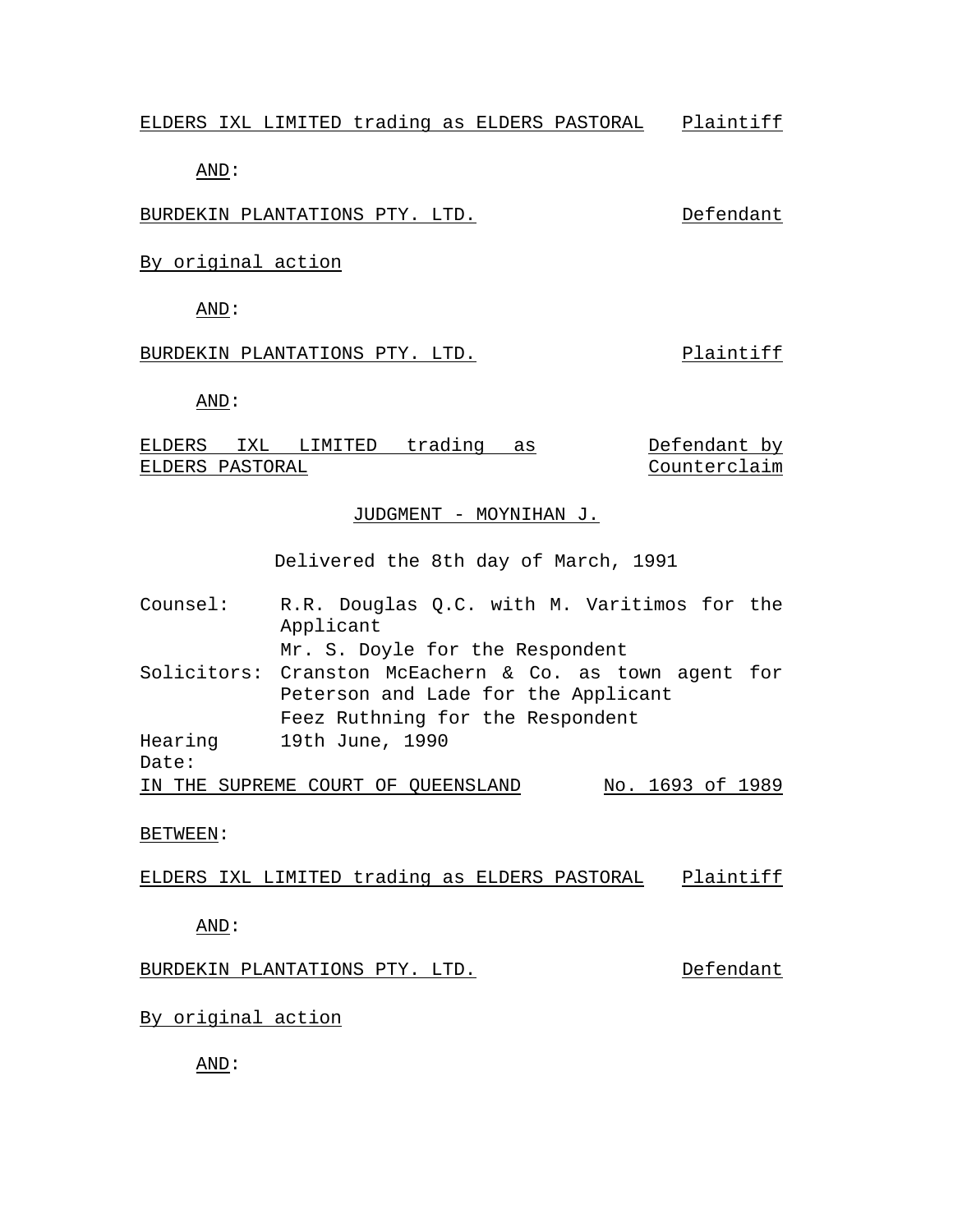#### BURDEKIN PLANTATIONS PTY. LTD. Plaintiff

AND:

ELDERS IXL LIMITED trading as ELDERS PASTORAL Defendant by Counterclaim

## JUDGMENT - MOYNIHAN J.

Delivered the day of 1991

By specially endorsed writ issued on 19 May, 1989 the plaintiff (Elders) sued the defendant (Burdekin) for \$45,583.97 as the balance of moneys owing by Burdekin for goods sold and delivered to it by Elders. There was also a claim for interest on that sum.

On about 3 July, 1989 Burdekin delivered a defence and counterclaim. The counterclaim was for \$511,785.00 damages for breach of contract or for contravention of ss. 52 or 53 of the Trade Practices Act 1974 (Commonwealth). Put shortly the counterclaim was founded on a product called Rutec supplied by Elders to Burdekin not having met Burdekin's expectations in respect of its enhancing the productivity of Burdekin's farming operations when used on various crops.

I may say that having regard to the pleadings, particulars and other documents in evidence and to the history of the litigation so far there is much to be said for the view that the case has all the signs of one which could benefit from close supervision to seek to ensure that the parties have exhausted the possibilities of compromise before hearing dates are allocated and, if it cannot be compromised, to ensure that the truly contentious issues are isolated and that the most effective use is made of the trial time. In this context interrogatories would seem to offer the prospect of playing a useful role.

On 23 March, 1990 Elders delivered interrogatories for the examination of Burdekin and these were struck out by a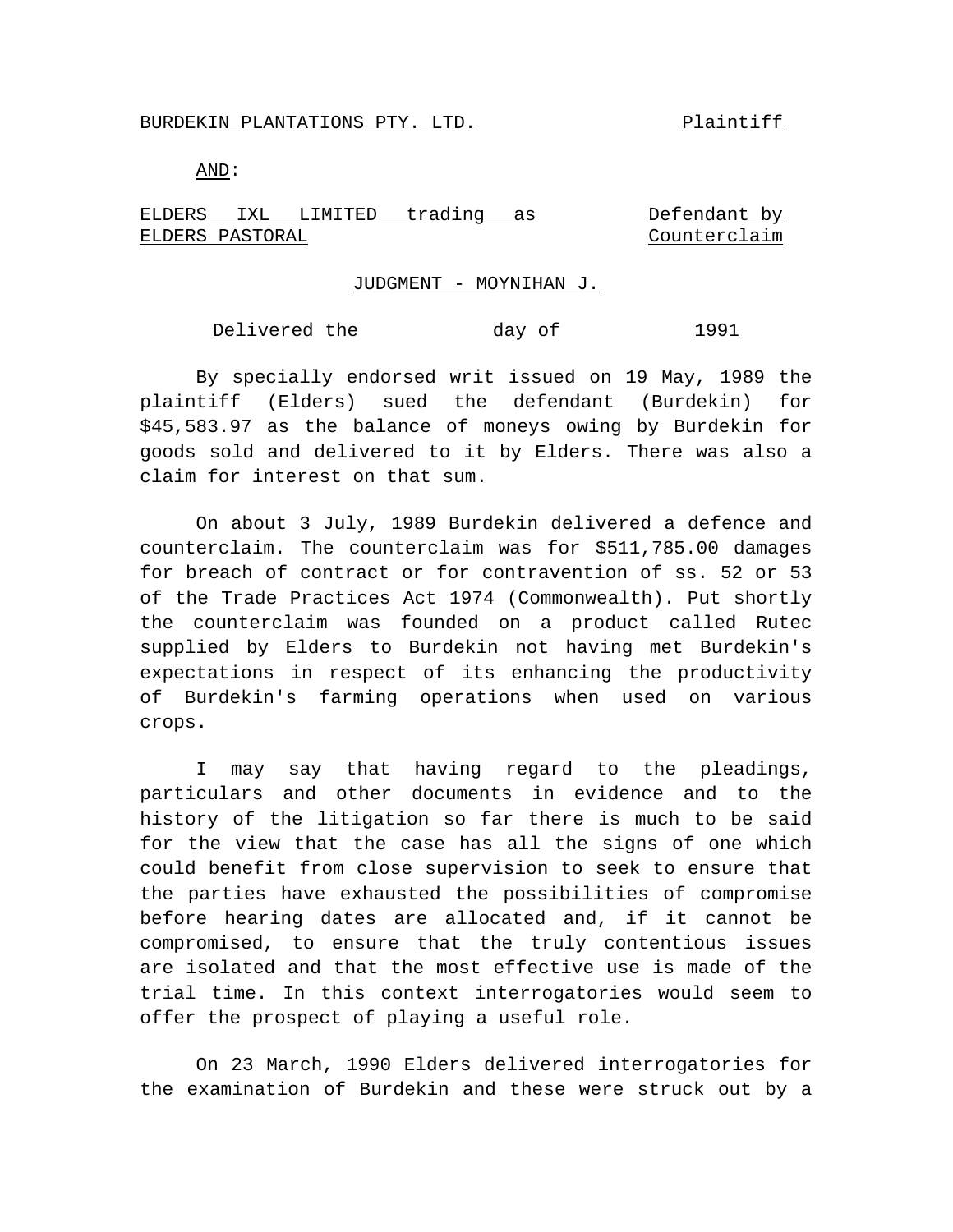Master as being vexatious or an abuse of process. This is an appeal from that order and from an order made by a Master on 31 May, 1990 remitting the action to the District Court.

I should mention that Burdekin had delivered substantial interrogatories for the examination of Elders and these had, not been the subject of a similar application to that which Elders interrogatories drew. I said that Burdekin's were substantial interrogatories. They were numbered from 1 to 129 and a number of those interrogatories may well have contemplated multiple answers. I mention this because it was drawn to my attention in the course of argument. The fact that a party delivers interrogatories which, for whatever reason, do not deem an application to strike out, can hardly provide an answer to the delivery by the other party of interrogatories properly characterised as vexatious. The history of Burdekin's interrogatories and their answers however does serve to illustrate the complexity of the issues in the case and the potential usefulness of interrogatories in furthering it.

The interrogatories delivered on Elders' behalf start off somewhat ominously it might be thought with an introduction headed "Definitions and Instructions". The definitions included the definition of "non-Rutec" in terms of being a product other than one bearing a name of or known as or described in the defence and counterclaim as "Rutec". There is a definition of "fertiliser" to mean "fertiliser" and to include "the Rutec products" which are then enumerated. "Crops" is defined to mean the crops which were growing referred to in para. 1(c) of the defence and counterclaim. That subparagraph refers to specified areas of land on which were growing crops specified as watermelons, mini melons, rockmelons, butternuts and cucumbers.

Against this background the interrogatories delivered on Elders' behalf are numbered from 1 to 87. Individual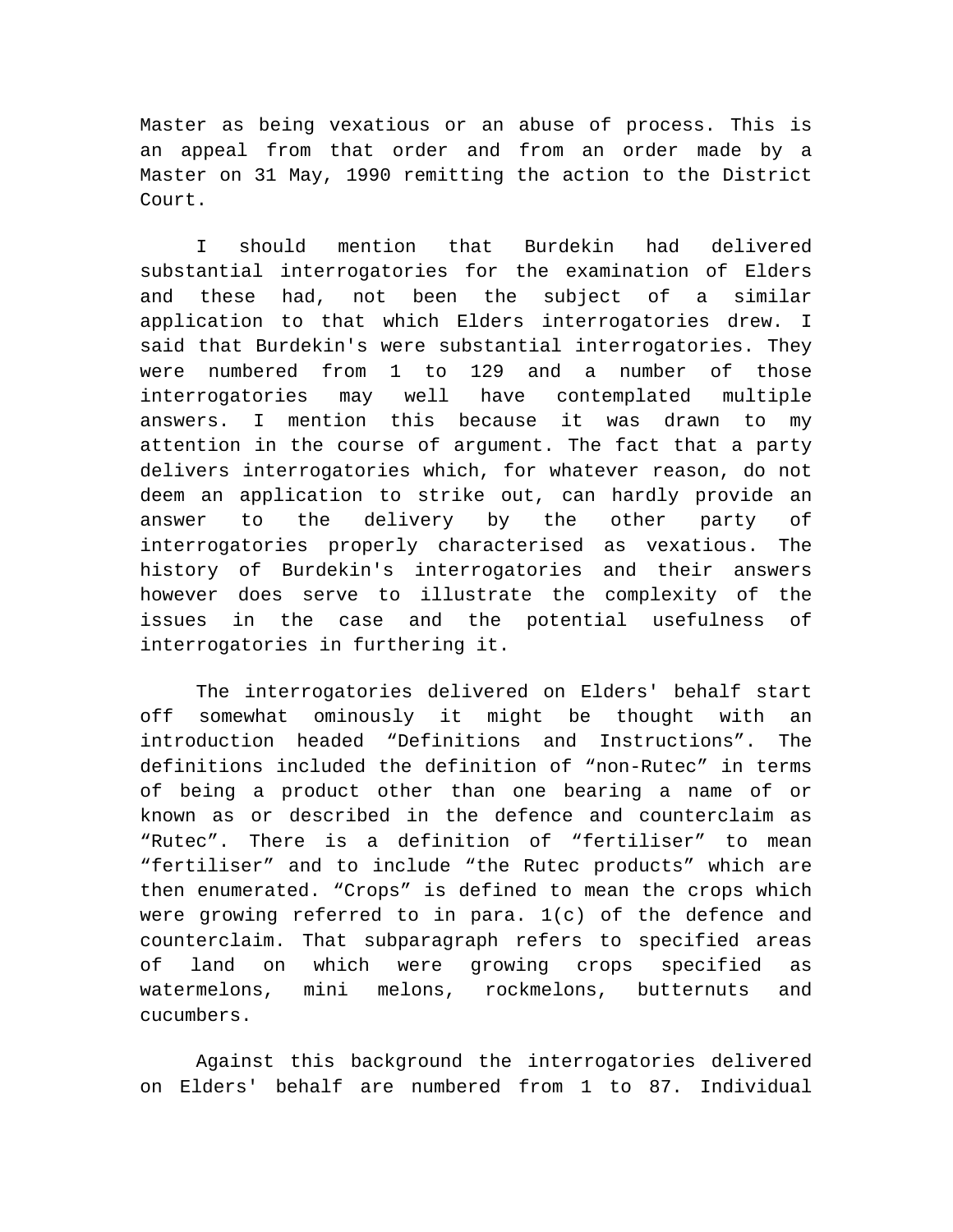interrogatories contain on many occasions 10 or more sub questions each of which must be answered on a number of occasions. Thus a number of the interrogatories must be answered in respect of each of the five crops identified in para. 1 (c) of the defence and counterclaim. Other interrogatories are to be answered in respect of each crop growing on each of the separate areas designated on a plan as is required by interrogatory one.

It is deposed that the individual interrogatories, including sub questions and allowing for the fact that answers are required in respect of separate crops and designated areas, number 2,842. Although I have not attempted to calculated the figure myself this is not as improbable as might at first appear when matters such as those to which I have adverted are borne in mind.

At this stage it is useful to take one or two of the interrogatories to exemplify the characteristics of which Burdekin complains. Interrogatory 10 asked, in respect of each designated area, whether soil tests were performed before planting and if they were as  $to:-$ 

- "(a) When;
- (b) By whom;
- (c) What the test results were;
- (d) Whether recommendations were made as a result of the tests and what the recommendations were;
- (e) Whether the defendant took any steps in response to the test results or recommendations saying what steps were taken."

The questions are replicated in respect of each designated area for tests after planting as well as before it.

Interrogatory 12 refers to:—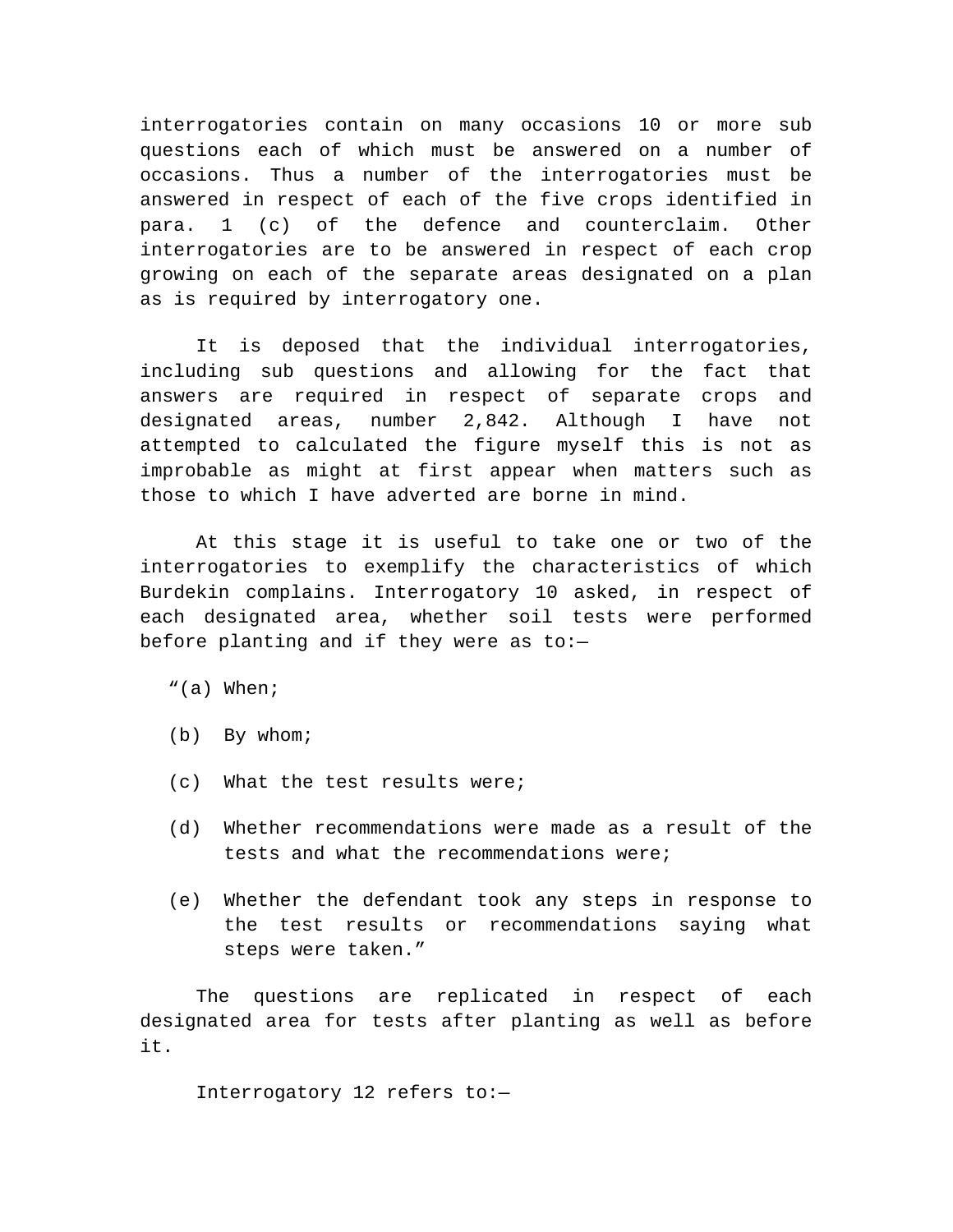"Each of the six successive financial years ending on the 30th day of June, 1989."

It asks whether watermelons were produced on the properties and then requires the following information with respect to each of those years so far as the crop of watermelons is concerned:—

"(a) How many crops are produced;

- (b) What area of land was planted to produce each crop;
- (c) What number of tonnes was produced;
- (d) What number of tonnes was sold'
- (e) What were the gross proceeds of sale;
- (f) What was the total of commission and costs identifying which items the defendant includes as costs;
- (g) What was the amount of packaging costs;
- (h) What was the amount of harvesting costs;
- (i) What items are included in the packaging costs;
- (j) What items are included in the harvesting costs;
- (k) What was the net surplus."

Subsequent interrogatories replicate interrogatory 12 in respect of the other categories of crop which I have identified.

Interrogatory 17(a) requires the "practical or academic qualifications of the person who expected, estimated or calculated" the expected gross profit specified in a schedule to the counterclaim. Interrogatory 17(d) is to the effect that if the expected or estimated or calculated figures of expected gross profit are based "on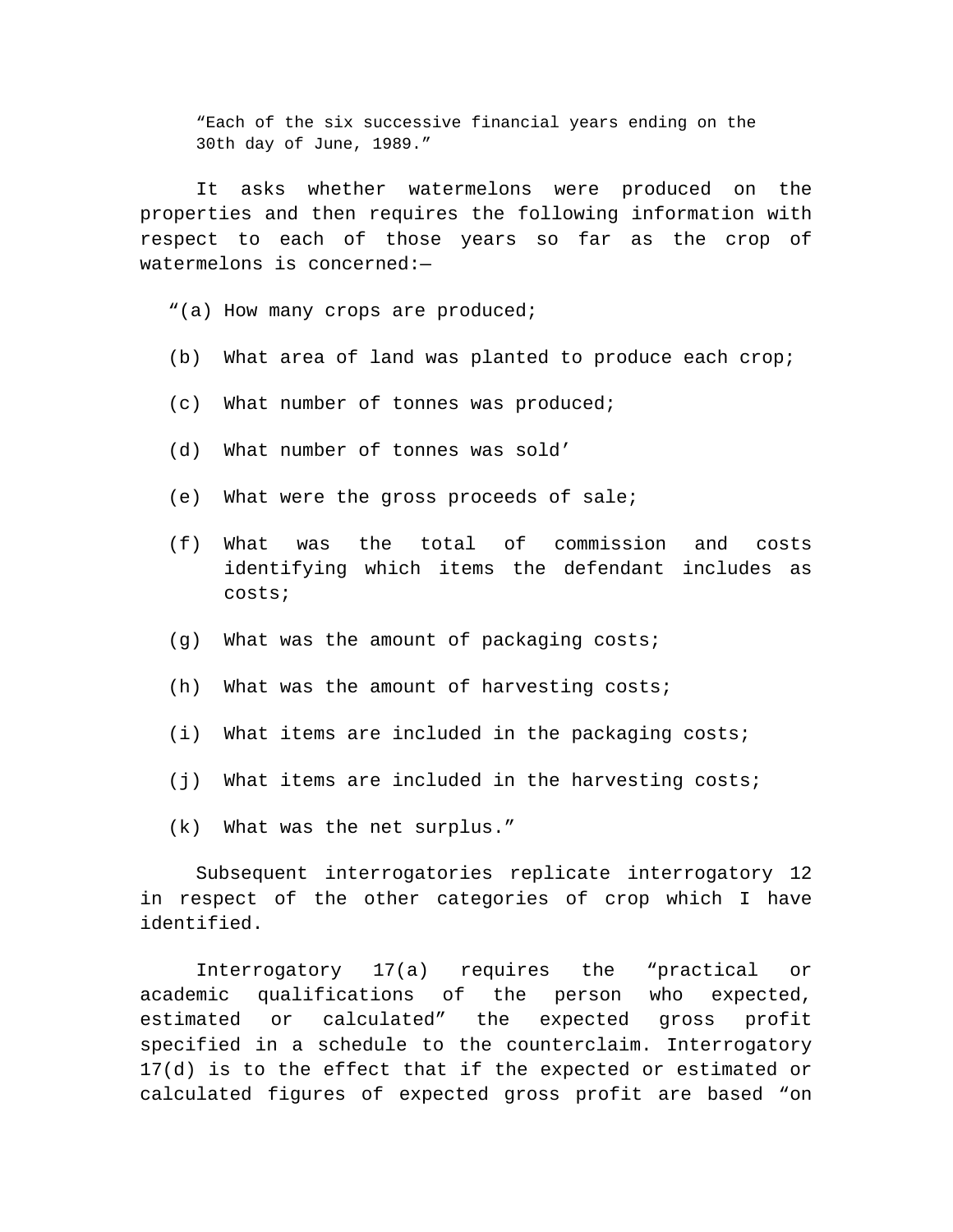projections based on facts and figures" the facts and figures are to be set out and an explanation given as to how the projections are arrived at. Interrogatory 18 inquires as to the "academic or practical experience" of a specified servant of Burdekin in the growing of the crops dealt with by the defence and counterclaim as at the time when the crops were planted.

Interrogatory 63 asks whether, in 1989 in the period approximately corresponding with the period when the crops were growing in 1988, whether the defendant grew crops with any of the categories to which I have referred and if so asks with respect to each of the type of crops for a comparison with the respective crops grown in 1988. There are then some 13 separate items to be considered and the deponent to the answers to interrogatories is asked to compare such features as "actual production", "gross proceeds" and so on with respect to the crops.

Finally in this exercise to illustrate the nature of the interrogatories para. 9(b) of the defence and counterclaim is to the effect that the product supplied by Elders was more concentrated than "foliar nutrient in solutions usually recommended" for crops of the kind in issue particularly, it is said, in respect of the concentration of certain chemicals. It is also said the pH content was "too low". In this context interrogatory 65 asks the deponent answering the interrogatories to address these allegations and say with respect to the "cucumber crop":—

- "(a) What foliar nutrients solutions were usually recommended for it;
- (b) In what respect would the concentrations recommended by Kier (he was I interpolate Elders' representative) for this crop differ from the concentrations usually recommended and quantify the differences;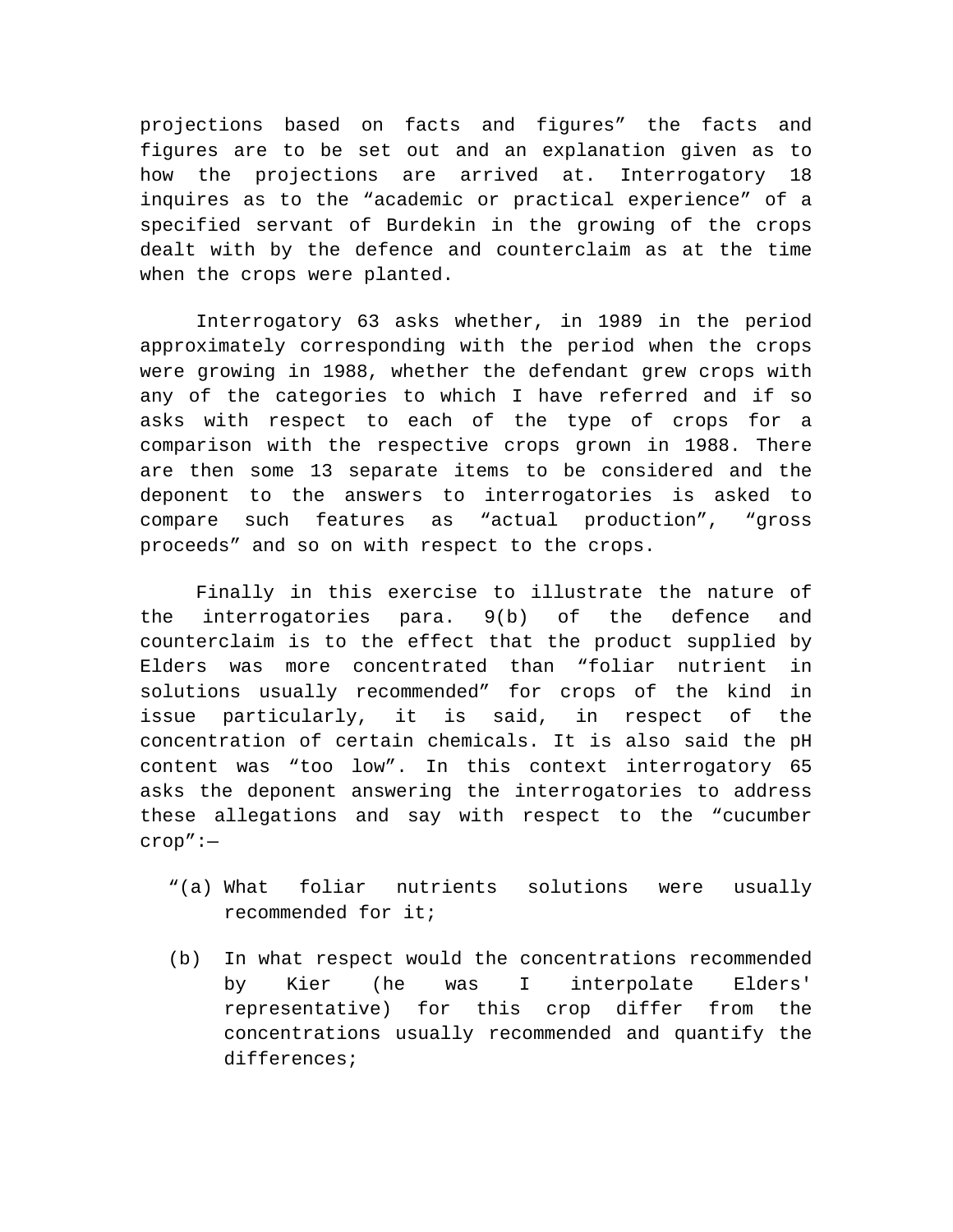- (c) What were the phosphorous concentrations of those solutions usually recommended for this crop and in what form does the phosphorous exist in each;
- (d) What was the phosphorous concentration of the Rutec products in the concentration recommended by Kier for this crop;
- (e) What was the chloride concentration of the solution usually recommended for this crop and what is the source of this chloride;
- (f) What was the chloride concentration of the Rutec products at the concentration recommended by Kier for this crop;
- (g) What was the pH level of the solution usually recommended for this crop;
- (h) What was the pH level of the Rutec products at the concentration recommended by Kier for this crop;"

There were comparable questions in respect of the other categories of crops.

A set of interrogatories as a whole may amount to an abuse of process and be oppressive because of the combination of the number of questions addressed, their trespass into the realms of irrelevance and evidence and the extravagant costs of the provision of detail compared to the potential benefit which the interrogator may derive in respect of questions which are technically permissible; White & Co. v. Credit Association (1905) 1 K.B. 653, Lilydale Pastoral Co. Ptv. Ltd. & Anor. v. Deutschbank (Asia) A.G. Writ No. 3805 of 1987 (unreported Derrington J. 28 September, 1990) and American Flange and Manufacturing Co. Inc. v. Rheem (Aust) Ptv. Ltd. No. 2 (1965) N.S.W.L.R. 193. Such cases and others are also authority for the proposition that for the interrogated party and the court to be required to go through the interrogatories and pick out from a large number those which are acceptable and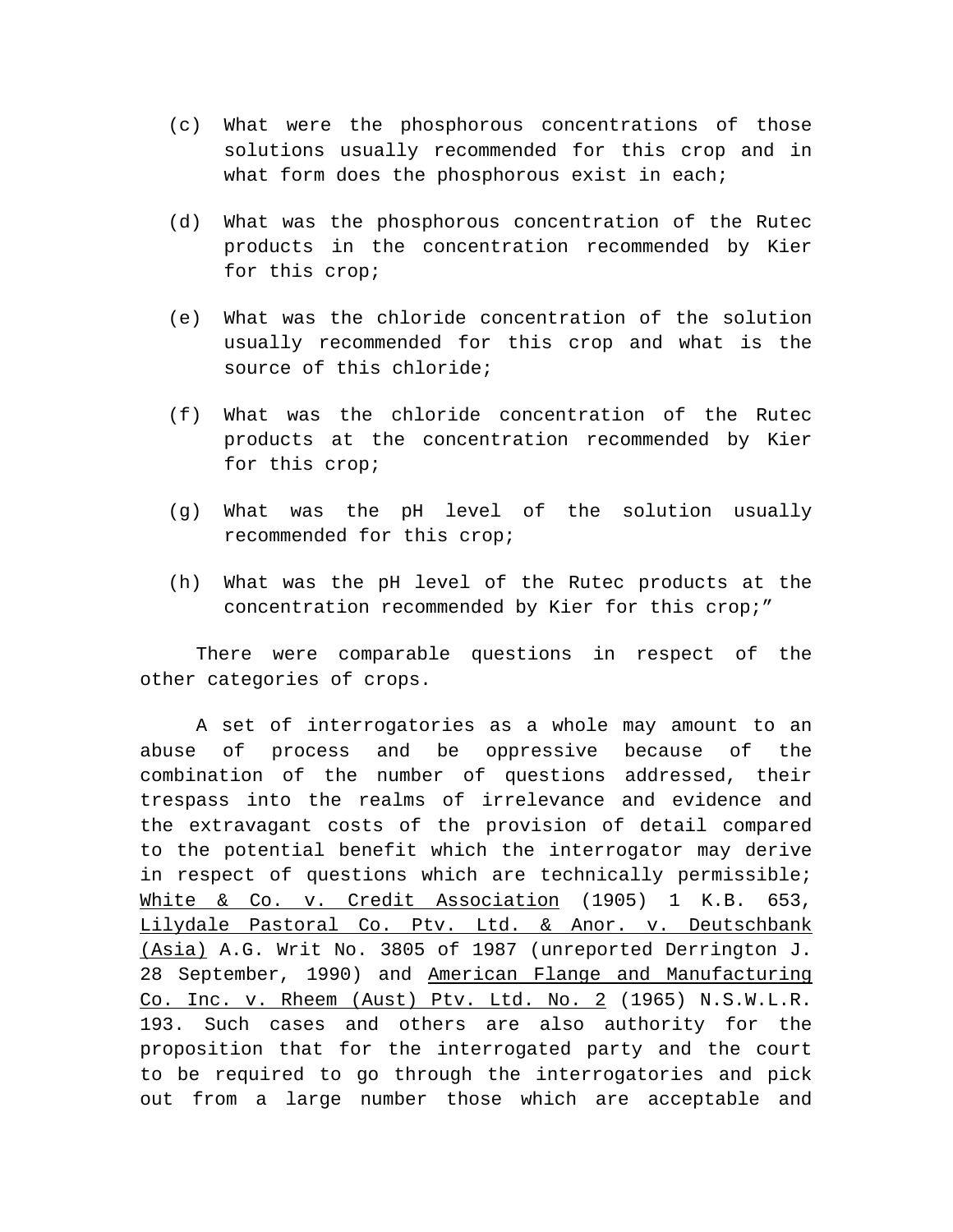those which are not is itself capable of constituting oppression in the technical sense. The case last cited and Maryiott v. Chamberlain (1886) 17 Q.B.D. 154 are useful authorities of the proposition that interrogatories directed to mere evidence of the facts in dispute not forming part of the facts themselves are impermissible.

I have already given some indication of the sheer volume of answers to interrogatories in issue in these proceedings would require. It is not difficult to be persuaded that in respect of some of the detail required the cost of providing it would far outweigh any advantage to be had from the answer. Some of the information sought is in the Elders' provenance rather than Burdekin's. Some of the interrogatories seem to be directed simply to evidence in the sense referred to above. Other interrogatories appear to be irrelevant. What is perhaps an example of all these things is provided by interrogatory 65 directed to para. 9(b) of the defence and counterclaim to which I have referred above. It should be borne in mind that, other considerations aside, Burdekin's case arising on that aspect of the pleadings does not necessarily depend on proving any particular chloride concentration but rather on the fact that the crop was adversely affected by the concentration in the substance applied and which was thereby demonstrated to be excessive. Moreover interrogatory 65(d) seems to me to be an extraordinary requirement to impose on the party to whom the interrogating party was providing the product in question.

I have, I think, said sufficient to provide some understanding of the basis for my conclusion that the interrogatories, as a set, are rightly characterised as oppressive.

It is deposed in support of the interrogatories that Elders' solicitors have obtained an expert agricultural consultant and that in order for him to compile a report he will need information of the kind which the interrogatories seek. That seems to me however to beg the question.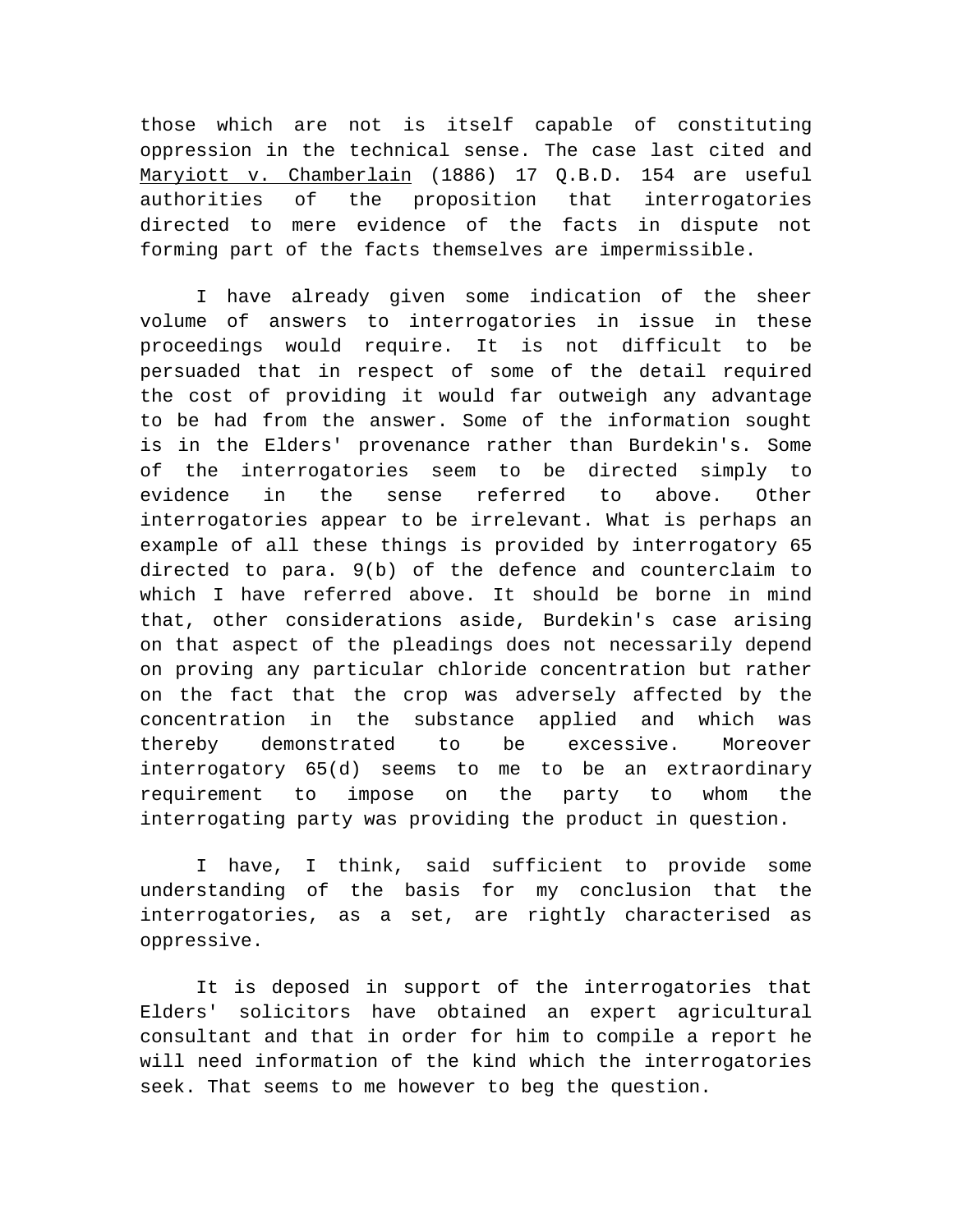So far as the remitter of the matter to the District Court is concerned there is no doubt that Elders' claim is within the jurisdiction of the District Court. The perceived difficulty is in respect of the counterclaim. Section 77(1) of the District Courts Act 1967-1989 ("the Act") provides to the effect that, (consent to the District Court's jurisdiction aside), a case which might have been brought in a District Court as within its jurisdiction or proceedings pending in the Supreme Court but which might have been brought within the jurisdiction of the District Court as a consequence of an increase in that jurisdiction may be remitted to a District Court by the Supreme Court or a judge thereof. The remitter here was the consequence of the increase of the jurisdiction of the District Court in 1989 which increase led to Supreme Court Practice Direction No. 28 of 1989.

Section 86 of the Act deals with a District Court's jurisdiction in respect of the counterclaim beyond the jurisdiction of a District Court. It relevantly provides:—

- "(1) Where, in any action now or hereafter pending in a District Court, any counterclaim, or set off and counterclaim which involves matters beyond the jurisdiction of the District Court has been filed by any defendant any party to the action may, within 14 days after the filing of the counterclaim or set off and counterclaim, apply to a judge of the Supreme Court for an order that the whole proceedings, or the proceedings on the said counterclaim or set off and counterclaim be transferred to the Supreme Court.
- (2) On any such application the judge of the Supreme Court may, as he thinks fit, order either -
- (a) that the whole proceedings be transferred to the Supreme Court, or
- (b) that the whole proceedings be heard and determined in the District Court; or